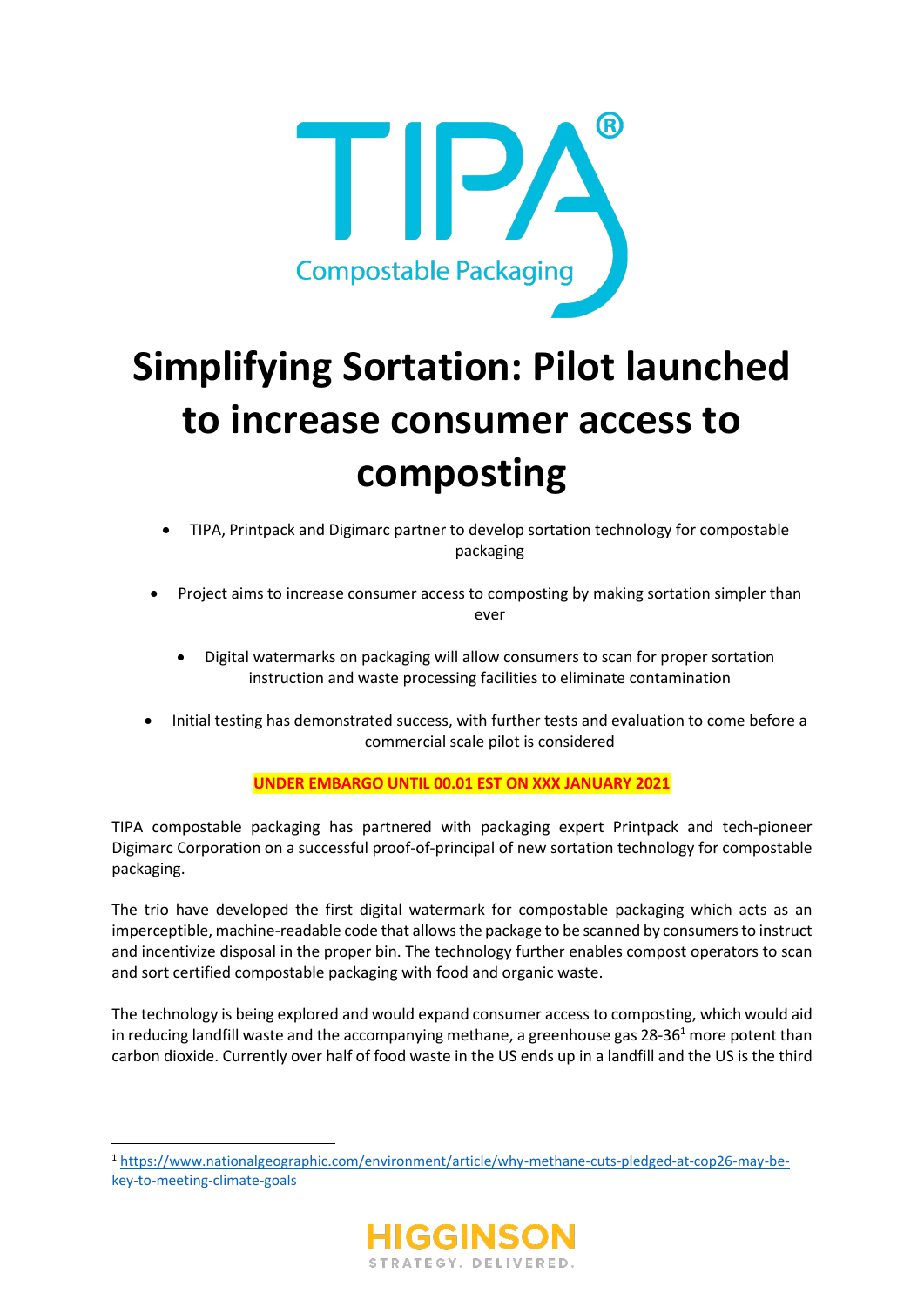largest global emitter of methane gas<sup>2</sup>. With the US signing the Methane pledge<sup>3</sup> at COP26, committing to cut 30% of methane emissions by 2030, half of that (15%) could be immediately met simply by assuring food waste along other bio-waste is not disposed in a landfill, and instead treated via composting. Compostable packaging encourages organic recycling of discarded food products and diverts waste out of landfills and into composting sites, where the package and the organic waste inside it decompose into healthy compost. Compost not only supports the fertility of soil but also captures carbon, helping further reduce climate change.



#### Source: EPA <https://www.epa.gov/lmop/basic-information-about-landfill-gas>

*"Cutting methane is the strongest lever we have to slow climate change over the next 25 years and complements necessary efforts to reduce carbon dioxide."* 

*- Inger Andersen, Executive Director of UNEP (Reducing [Human-Caused Methane By 45% By 2030 |](https://www.biocycle.net/reducing-human-caused-methane-by-45-by-2030/?utm_source=BioCycle+CONNECT&utm_campaign=a672a0e8c4-EMAIL_CAMPAIGN_2020_03_20_08_35_COPY_01&utm_medium=email&utm_term=0_8396f01c15-a672a0e8c4-513816291)  [BioCycle\)](https://www.biocycle.net/reducing-human-caused-methane-by-45-by-2030/?utm_source=BioCycle+CONNECT&utm_campaign=a672a0e8c4-EMAIL_CAMPAIGN_2020_03_20_08_35_COPY_01&utm_medium=email&utm_term=0_8396f01c15-a672a0e8c4-513816291)*

Successfully automating sortation expands consumer access to composting, (currently at 4% in the US<sup>4</sup>) and enables consumers to directly contribute to the reduction of global warming by responsibly diverting their organic waste and compostable packaging to a compost operator. By making sortation simpler and more effective, TIPA, Printpack, and Digimarc seek to demonstrate the mechanisms for infrastructure to scale to bring composting access to every household in America.

The first milestone is to demonstrate the ability to identify the compostable packaging amongst mixed food and organic waste while non-compostable packaging is extracted for proper disposal. The clean stream of organic waste and certified compostable packaging can then be properly processed to generate healthy, vibrant, and nutrient rich soils to support regenerative agriculture.

The partners report that the technology passed the first step, demonstrating that the watermark is detected when compostable packaging is stationary and presented as clean and flat, clean and crumpled, and heavily contaminated and crumpled.

<sup>4</sup> <https://www.epa.gov/facts-and-figures-about-materials-waste-and-recycling/food-material-specific-data>



<sup>2</sup> <https://www.epa.gov/facts-and-figures-about-materials-waste-and-recycling/food-material-specific-data> <sup>3</sup> [https://www.nationalgeographic.com/environment/article/why-methane-cuts-pledged-at-cop26-may-be](https://www.nationalgeographic.com/environment/article/why-methane-cuts-pledged-at-cop26-may-be-key-to-meeting-climate-goals)[key-to-meeting-climate-goals](https://www.nationalgeographic.com/environment/article/why-methane-cuts-pledged-at-cop26-may-be-key-to-meeting-climate-goals)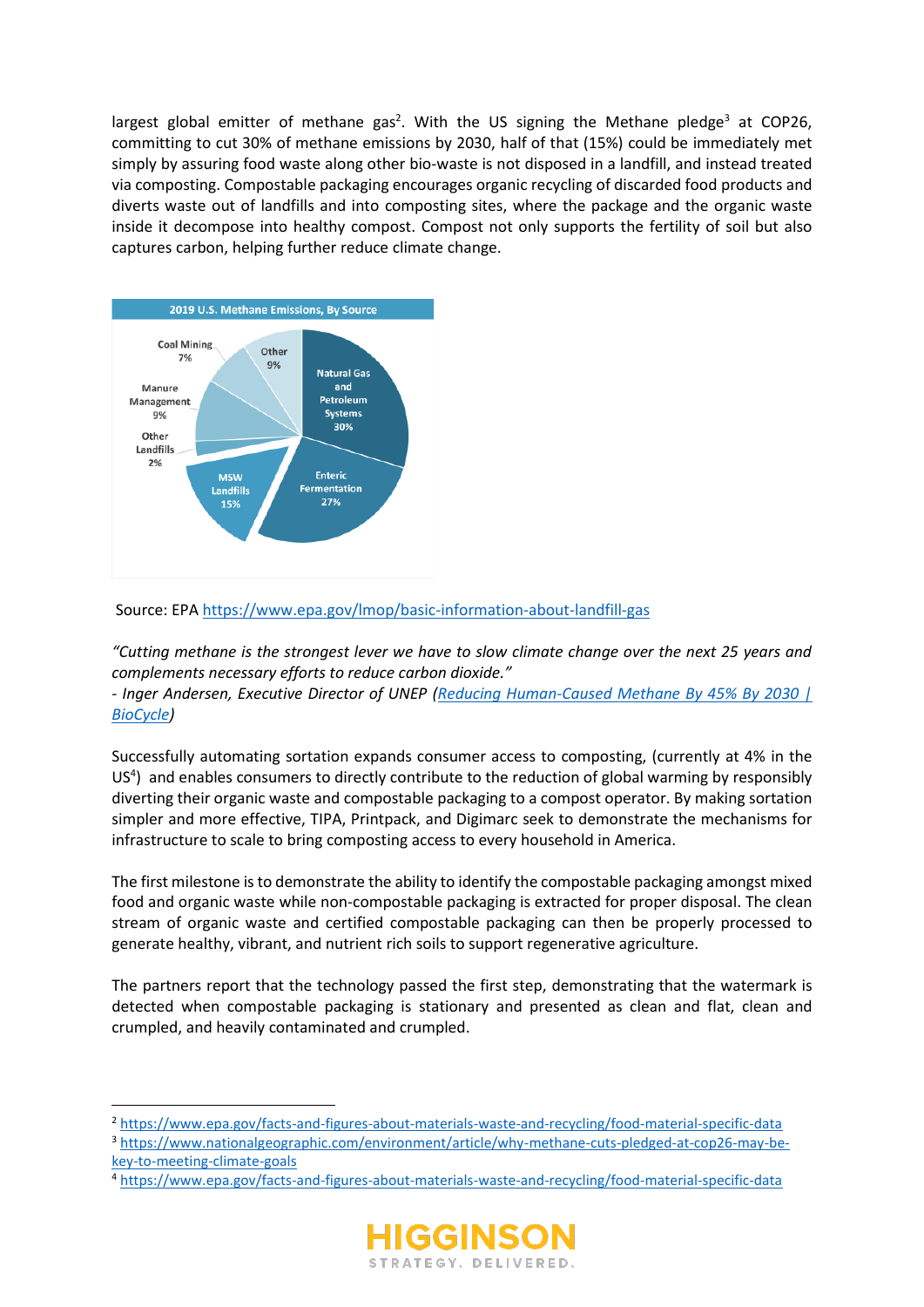The next stage of development will seek to evaluate the performance while in-motion and will simulate the mixed organic materials moving on a sorting conveyor belt. The team is currently reaching out to machine providers to identify interested partners to participate in development. Further development of picking apertures and diversion mechanisms will be needed before the platform is ready for the next milestone of trialing on commercial equipment.

TIPA, Printpack, and Digimarc are excited to take the first step in developing this new sortation technology which seeks to serve the needs of consumers and compost operators. Consumers can scan the package and receive sortation instructions per material, alleviating consumer confusion regarding responsible disposal. Composters can utilize the technology to enhance their sorting capabilities and mitigate the possibility of look-alike packaging entering their process.

Gary Robinson, Director of Public Affairs at TIPA, said "This is the first time we have seen this technology applied to compostable packaging, and we are extremely excited to see its potential impact."

"Brands and consumers are seeking packaging innovations that deliver solutions to their lifestyle, while helping the environment. TIPA has taken great measures to develop compelling technologies that deliver the products consumers want. Certified compostable packaging provides a responsible end-of-life and composting our food waste is something you can personally do to slow global warming."

Emily Stolarcyk, Global Sustainability Leader for Digimarc, said "We are excited about what this partnership has achieved so far and what is to come. This pilot further demonstrates the variety of solutions that digital watermarking can provide for circular economies. Similar to what Digimarc is doing for plastic recycling as part of the Digital Watermarks Initiative HolyGrail 2.0 in Europe, our goal is to improve awareness and access to alternatives that improve waste management across the value chain.

Alan McDowall, Sr. Product Stewardship Engineer, of Printpack said "New technologies mean there are numerous packaging materials on offer that move us towards a sustainable, circular economy. Through this new digital watermark technology we hope to play an active part in developing the infrastructure innovations that will remove roadblocks for wider acceptance and make it simpler than ever to switch to these types of packaging."

> **ENDS For more information contact:** Esme Parkins [esme@higginsonstrategy.com](mailto:esme@higginsonstrategy.com) +447713 135 911

#### **NOTES TO EDITORS**

#### **About TIPA®**

- Inspired by nature, TIPA®'s compostable packaging solutions are designed to break down under compost conditions just like organic matter.
- TIPA® compostable packaging provides consumer solutions and is built to fit existing machinery and supply chains.